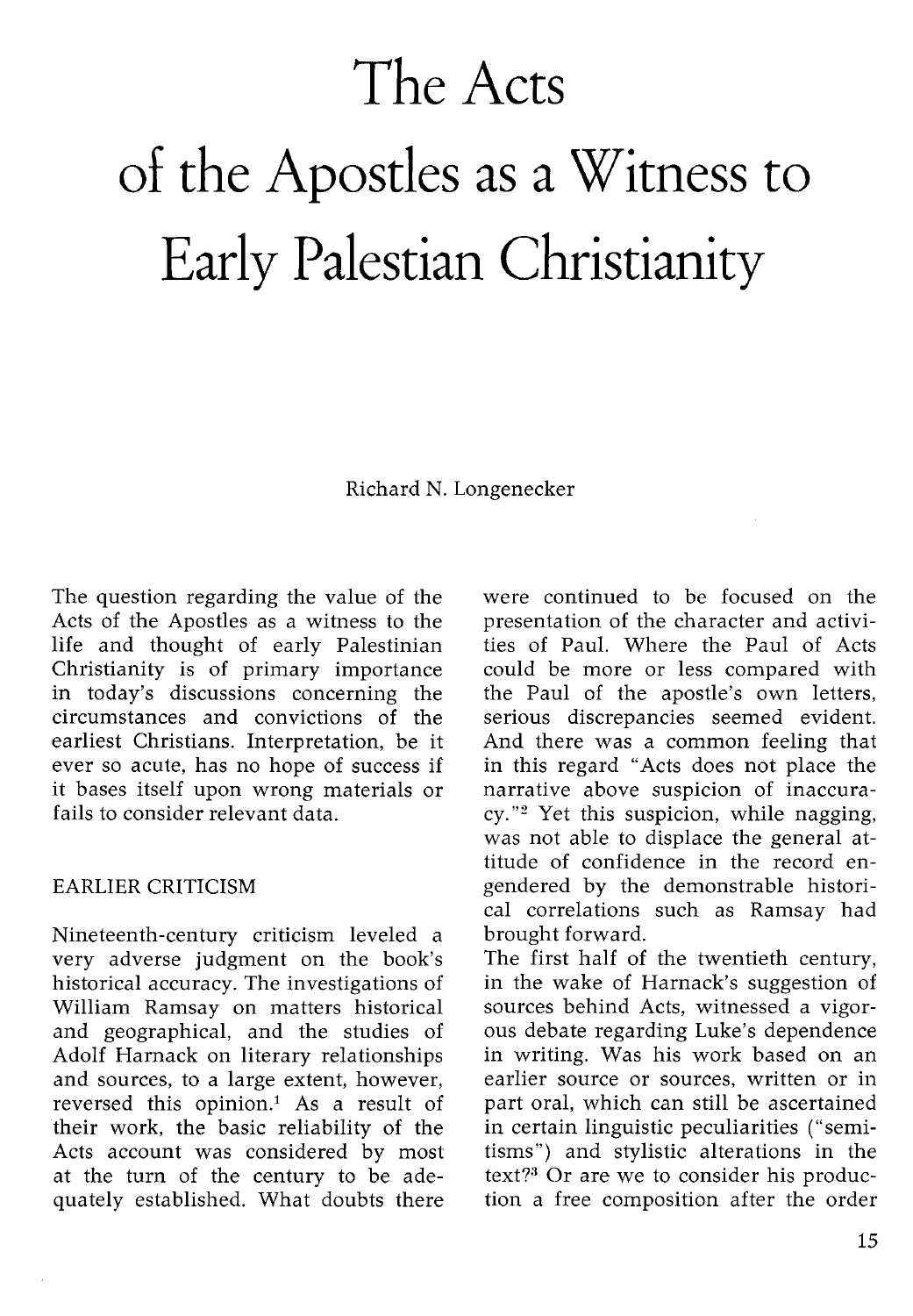of certain contemporary historians, with the "semitisms" to be understood as "septuagintisms" wherein Luke consciously or unconsciously modeled his language after patterns of the Greek Old Testament?4 In the main, scholars who favored a semitic source or sources emphasized Luke's faithfulness to his material and the general authenticity of the record. Those who viewed the work as a free composition with semitic styling viewed innovations in the basic content as inevitable.

## MODERN CRITICISM

Modern criticism, to a great extent, disclaims the relevancy of the question of historical reliability and has given up the quest for source material, concentrating on the author's intent in writing and his theological concerns. "Formcriticism" or "style-criticism" as it is called in respect to Acts, works from two postulates: (1) that Acts must be judged either as a volume setting forth basic Christian proclamation *or* as a historical treatise setting forth certain events, and that if adjudged the one it cannot also be considered the other; and (2) that, joining hands with Schweitzer's "consistent eschatology" at this point, the futurist hope of the earliest believers preempted a historical interest on their part.<sup>5</sup> Thus Acts (together, of course, with the Third Gospel), since it presents itself in historical guise, cannot be early. Its kerygmatic nature prohibits our asking if the sermonic illustrations used to make a point are really historically authentic. And further, the criticism of the nineteenth century is still pertinent in demonstrating that as a matter of fact the work is quite historically inaccurate. It probably preserves only a few names from the earlier tradition. Perhaps also some factual remembrances

lie behind the episode of Stephen and the Hellenists of Acts 6:1-8:3, since that section seems so out of harmony with the conciliatory purpose of the works as a whole. But on the whole, the Book of Acts must be classed a late first century production engaged in the task of historicizing the primitive futuristic Gospel in an endeavor to counter the disillusionment that set in because of the *parousia's* delay and the rise of gnostic speculation.<sup>6</sup> And in the first fifteen chapters particularly, the author is judged as producing an edifying sketch rather than anything that could be identified as history: sources are at a bare minimum, the narrative and speeches reflect his interests and not those of the early community, and the semitizing style indicates something of the fabricated nature of the whole. But though the decibel pitch is high and confidence unfaltering in the assertion that Acts provides historical information only for the post-apostolic period, there are reasons to think otherwise.

To speak only negatively at first, it must be asked whether Martin Dibelius, Ernst Haenchen, Hans Conzelmann, and even the more conciliatory c.K. Barrett, to name only the most prominent commentators on Acts representative of this position, have not superimposed their own reactions and desires on the outlook of the early church in explaining how the earliest Christians responded in their situation. That futurist hopes were strong among the earliest believers must never be denied. But need we therefore declare the impossibility of "realized eschatology" co-existing with a futurist emphasis, or that an understanding of eschatology as in some sense fulfilled could only have arisen with the abandonment of the futurist orientation? Is so-called "inaugurated eschatology" to be relegated to the post-apostolic stratum simply because the critic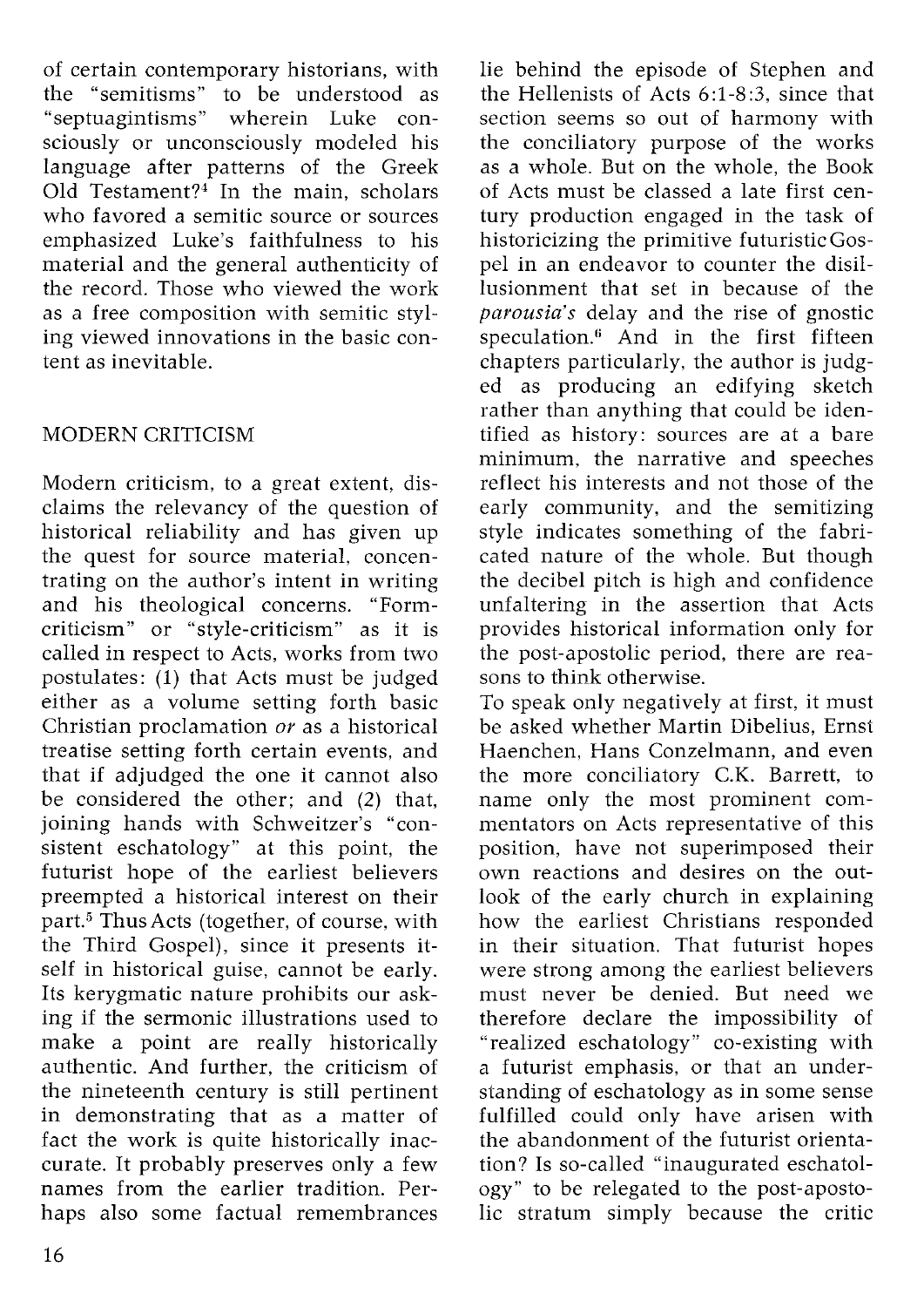cannot accommodate both futurist and present elements within his system? Professor W.C. van Unnik has aptly expressed his reservation with this monolithic interpretation of early Christian eschatology in saying:

I cannot help confessing that the exegetical basis for many statements in the modern approach to Luke-Acts is often far from convincing, at least highly dubious in my judgment ... Has the delay of the *parousia* really wrought that havoc that it is sometimes supposed to have done, or did the early Christians react differently from the way modern scholars would have done? In the light of the history of early Christianity this effect of the *Parousieverzogerung* is highly overrated. The faith of the early Christians did not rest on a date, but on the work of Christ.<sup>7</sup>

Similarly, contemporary "kerygmatic criticism" can rightly be faulted on (1) its too hasty separation of proclamation and a historical interest, (2) its too stringent conditions set down for the credibility of a narrative, and (3) its readiness to see gnosticism lurking everywhere behind the New Testament. While it is popular in today's climate to effect a divorce between *kerygma* and history, it is a *non sequitur* to argue from the undoubted fact of an apostolic interest in the proclamation of the Gospel to an apostolic disinterest in the historical data upon which that Gospel is based. On the matter of stringency of conditions imposed, the statements of H.E.W. Turner and W.C. van Unnik are pertinent:

The fact that a number of questions which we should wish to put to the documents are unanswerable does not by itself cast doubt on their veracity as historical documents. It may merely imply that we are selecting the wrong criteria to get the best out of our sub-

ject-matteror framing the wrong questions to put to our sources. However legitimate its methods and aims, criticism can easily and imperceptibly turn into hypercriticism and become in the process as ham-fisted as literalism.<sup>8</sup>

Would it not be wise to be somewhat more moderate in the questions we ask of Luke? Because he was not omniscient on all events of the apostolic age, it does not follow that he was unreliable in what he does tell us, or that he is a pious but untrustworthy preacher. We must grant him the liberty of not being interested in all matters that interest us. I am sure that if the same tests to which Luke has often been subjected were applied to historians of our own time, e.g. about World War II, they would not stand the test. It would be very wholesome to many a N.T. scholar to read a good many sources of secular history-and not only theological books. Then it would appear that sometimes a single story may be really significant for a great development, and that summaries as such are not a sign of lack of information.<sup>9</sup>

And if gnosticism was really a factor in motivating the author of the Third Gospel and Acts, why did he not mention or allude to this threat? Neither Conzelmann nor Haenchen adequately deals with this difficulty; and all Barrett can suggest in admitting that "Luke studiously avoids gnostic thought and language"10 is that Luke-Acts counters its antagonist in killing it by silence. But on this basis, almost any ideology of which we personally disapprove, ancient or modern, can be claimed to be known by and countered by Luke. Barrett finds himself at the end of his *Luke the Historian* in the unenviable dilemma of arguing on the one hand that the Lucan writings are a "vehicle of the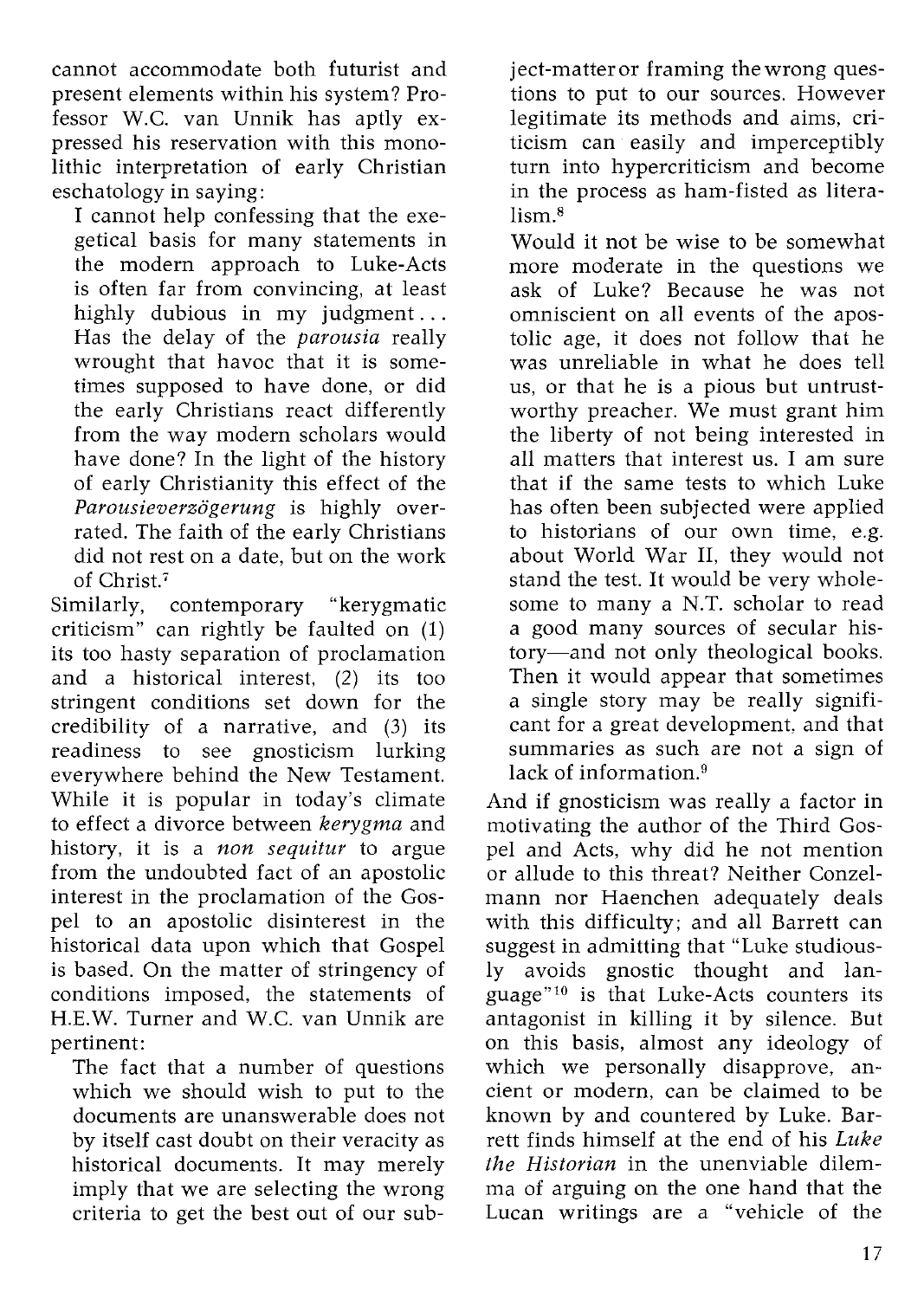spirit of the  $age''^{11}$ —an age when the church was "defending itself against gnostic corruption and redefining its eschatology in view of the lengthening period between the resurrection and the *parousia"12-and* yet having to admit that "it was another Spirit that enabled him (Luke) to address to his age a message differing far more sharply than might have been expected from current Christian opinion as this is revealed to us outside the New Testament," for the atmosphere and methodology of Luke's works are not comparable to those of his (supposed) contemporaries, Clement of Rome, Ignatius and Justin Martyr.<sup>13</sup> Only by dating both the tradition and the composition of John's Gospel and First Epistle at the end of the first century can Barrett find a parallel to Luke's "different spirit"- but that is begging the issues of Johannine gnosticism, eschatology and provenance.

### **SOURCES**

While there is common agreement today that the structure of  $\overline{C}$ .C. Torrey's "unified Aramaic source" theory was larger than his foundations warranted, there is also widespread acknowledgment of a "markedly Semitic cast and coloring"14 in the Book of Acts generally. Is this "cast and coloring" to be credited to translation phenomena, underlying sources, an imitation of septuagintal language, or in some sense to a combination of these factors? Matthew Black rightly warns us that precise determination of such a question on a linguistic basis "is only very rarely possible."<sup>15</sup> Yet this warning must not be taken to mean that investigations along this line are worthless. Both Black and Max Wilcox, on the basis of their own linguistic analyses, conclude that the semitisms of Acts have resulted from the interaction of LXX influence and

Aramaic (perhaps also Hebrew) sources; and that while the Lucan "septuagintisms" are readily explicable, the "hardcore" non-LXX semitisms-found particularly in Acts 1-15—require some theory of documentary background.16

Taking a different tack on the basis of statistical analysis, and dealing with such unconscious syntactical traits as the frequency and positioning of conjunctions, prepositions, and articles, R.A. Martin has substantially agreed with Black and Wilcox. Martin concludes that while certain phrases and idioms in Acts show LXX influence,

there are, however, a number of Semitic syntactical features particularly which are more common in the first half of Acts, *indeed in certain subsections* of the first part of Acts. This phenomenon is difficult, if not impossible, to explain on the basis of conscious or unconscious influence of the Septuagint on the writer, and most naturally to be explained as the result of Semitic sources underlying these subsections.<sup>17</sup>

We need not assert that such "hard-core" non-LXX semitisms are translation phenomena entirely, as Martin, Paul Winter, and W.F. Albright tend to consider them.Is Black is probably right in speaking of Luke's use of sources as being in a more literary than slavishly literal manner,19 and Nigel Turner should probably be heeded to some extent in his insistence thatwe considerLucan sources in more an ultimate than an immediate sense.<sup>20</sup> Max Wilcox's suggestion of previously prepared blocks of semitized Greek Old Testament material after the order of the Qumran testimonia is a fruitful possibility as well.<sup>21</sup> But with these qualifications, it must be insisted that the fact "that such primitive elements have been preserved is 'a rather strong indication of the general authenticity.'"22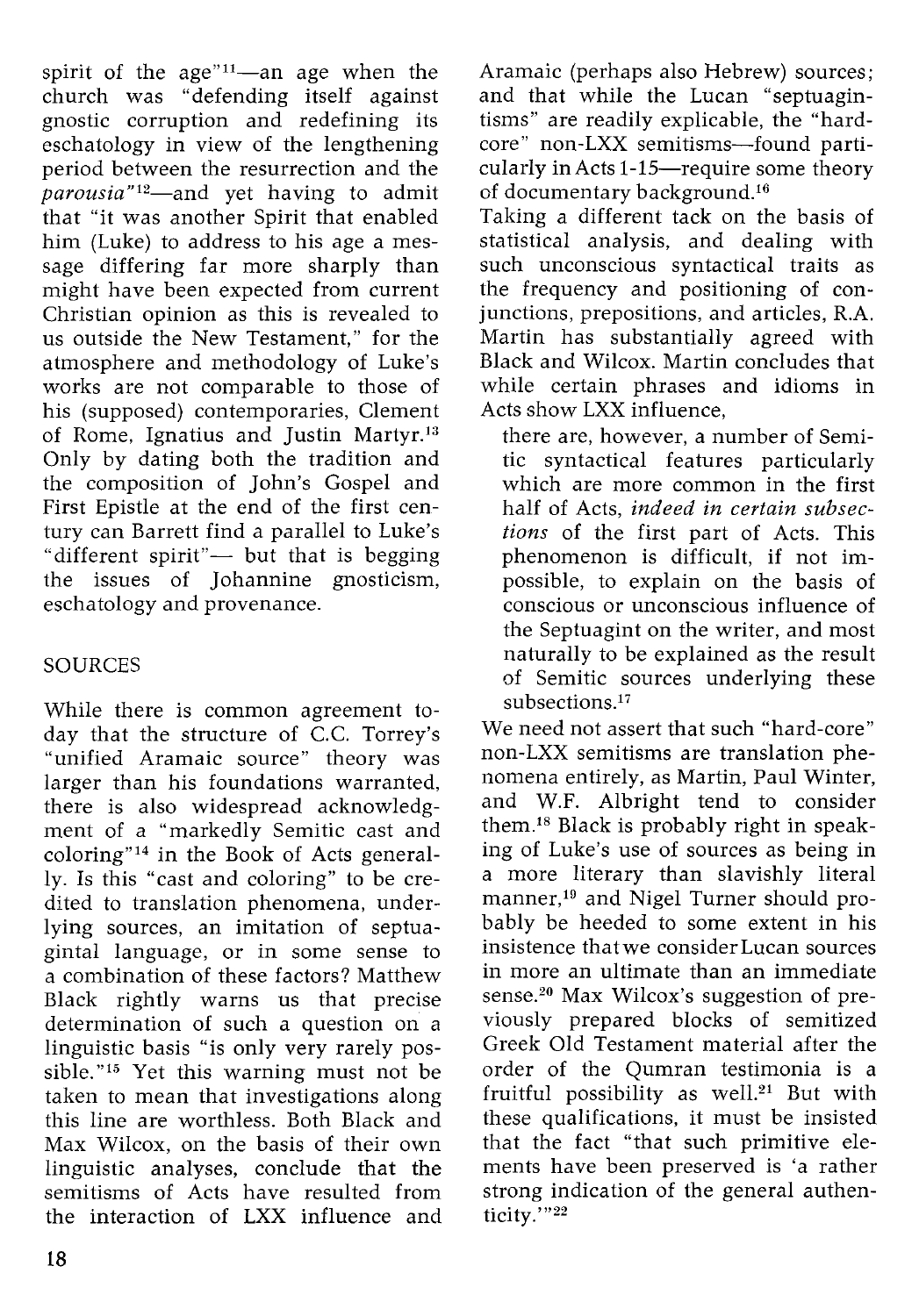#### NARRATIVE

But confidence in the reliability of the record is not adequately fostered simply in the recognition of earlier Semitic materials underlying certain portions of Acts. Matters of factual accuracy must be considered as well. And in this regard, Professor Cadbury's early article on "The Greek and Jewish Traditions of Writing History" set the tone for much of the interpretation of Acts since World War I. There he asserted:

It must be constantly remembered that the modern criticism of sources, tests of historical probability, and insistence on first-hand evidence was not customary in antiquity even among those writers who in their criticism of others and in their conventional claims for their own work seem most nearly to have understood modern criteria.

Instead of accuracy the purpose of ancient historians tended to make the form the chief point of emphasis.<sup>23</sup>

That this statement was extreme has been shown by A.W. Mosley in his study of the historiographical intent of such writers as Lucian, Dionysius, Polybius, Ephorus, Cicero, Josephus and Tacitus. The ancients, according to Mosley's study, did ask the question, "Did it happen in this way?" and though many were slovenly and uninformed in their reporting, others "tried to be as accurate as possible and to get information from eyewitnesses. "24

Luke claims accuracy of narration based upon eyewitness accounts for his Gospel,25 and there is no reason *a priori* to deny a similar intent for his Acts. In comparing Luke's Gospel with that of Matthew, assuming a common use of Mark and "Q", it is possible more or less to check Luke's degree of variation from his sources. And while there are obvious differences between the Third Gospel and the First, all of which probably can be accounted for better on thematic and circumstantial grounds than on those of *Parousieverzogerung,*  no charge of rank innovation can be laid. So, too, no similar charge ought easily to be considered against his work in Acts, though we have no comparable "Matthew" by which to judge his handling of materials. I have argued elsewhere that where we can test Acts by the letters of Paul, the portrait of Paul has not been despoiled nor the narrative of Acts discredited.<sup>26</sup> I can only refer those interested to that presentation. But though Haenchen decries the "astonishing liberty" which he believes the author of Acts has taken in matters of facticity,27 it must be said that the vast majority of his difficulties arise from his own lack of sympathetic understanding of what Luke is trying to say, his impatience with a selective writing of history, and the scarcity of contemporary first century data.

Luke, it is true, varies considerably from the modern historian. There is no citing of authorities, no striving for completeness, and no interaction with competing viewpoints. He presents his material in dramatic vignettes, which "present not so much a single picture as a series of glimpses. "28 He is more interested in impressions than the establishment of cause and effect nexuses. And what he does tell us often leaves us grasping for the indigeneous thesis that will unify the whole, as witness the continuing debate on the purpose of Luke in writing. But the fact that he has styled his presentation in a unique manner, is uninterested in some issues that preoccupy modern theological historiography, and is primarily concerned to proclaim the continuing activity of the ascended Christ in His Church and the world, does not necessitate the relegation of the narrative to the historically unreliable.<sup>29</sup> Perhaps only in such a manner could his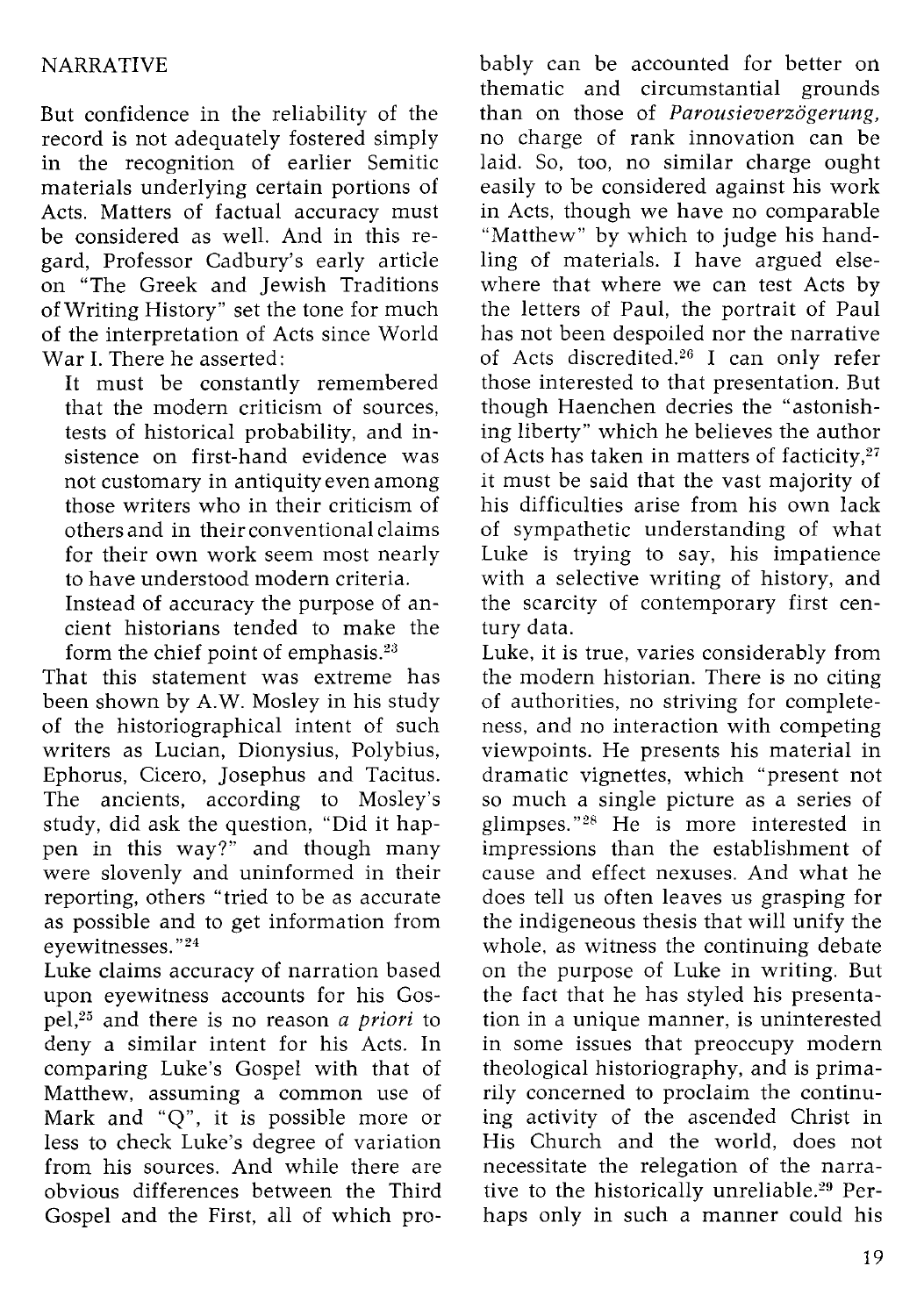history have been significant and compelling. We may prefer to deride the historicity of Acts on the basis of our understanding of a "kerygmatic" witness, or because our picture of the early Church differs. But in so doing we shall be near the position of those who proceed *per ignotum ad ignotius.* It is noteworthy "the extra-ordinary darkness which comes over us as students of history when rather abruptly this guide leaves us with Paul a prisoner in Rome."<sup>30</sup> To discredit the history of Acts is to extend the darkness, not to illuminate. Even "so far as the sequence of events is concerned we can accept or reject the narrative; (but) we cannot supplement it, for there is no other." $31$ 

### SPEECHES

As with the narrative, Professor Cadbury's early claim that "from Thucydides downwards, speeches reported by the historians are confessedly pure imagination"82 set the tone for most of the recent scholarly responses to the speeches recorded in Acts. But critical study of the sermons and defenses of Peter, Stephen and Paul has not moved in only one direction, and many have come to feel such a judgment on the speeches of Acts to be extreme.

That there is a "far-reaching identity of structure" in the speeches may be acknowledged without necessary denigration of the authenticity of content. At best, they are paraphrastic summaries of what Luke himself was convinced has been said; certainly the original delivery contained more detail of argument and illustration than presently included, as poor Eutychus could testify.<sup>33</sup> Stenographic reports they are not. And probably few ever so considered them. They have been styled, as is required of every paraphrase; and, further, styled in accordance with the narrative. But the recognition of a styling that produces speeches compatible to the narrative in which they are found need not be interpreted as a necessary declaration of inaccuracy of reporting or lack of traditional material, especially when the same man reports both.

In the Third Gospel, again by comparison with Matthew, Luke did not invent sayings for Jesus. On the contrary, he seems to have been more literally exact in the transmission of the words of Jesus than in the recording of the events of His life. Martin Dibelius insisted that this comparison should not be taken as presumptive evidence for similarity of treatment in Acts, for:

When he wrote the Gospel, Luke had to fit in with a tradition which already had its own stamp upon it, so that he had not the same literary freedom as when he composed the Acts of the Apostles. On the other hand, unless we are completely deceived, he was the first to employ the material available for the Acts of the Apostles, and so was able to develop the book according to the point of view of a historian writing literature. $34$ 

And C.F. Evans has asserted that the discourses of Jesus and the speeches of Acts are two entirely different literary genre and thus not able to be compared, since the Gospel presents independent *logia* whereas Acts contains more rounded and carefully constructed sermons.<sup>35</sup> But, as S.S. Smalley points out, the differences of structure which Evans has underscored, while impressive, are not surprising "if the teaching method of Jesus is taken properly into account."36 And further, contra Dibelius, "because we are not able to confirm the reliability of Luke's use of sources in his second volume (in that we have no 'Matthew' for Acts) there is no *prima facie* reason why it should be assumed to differ wide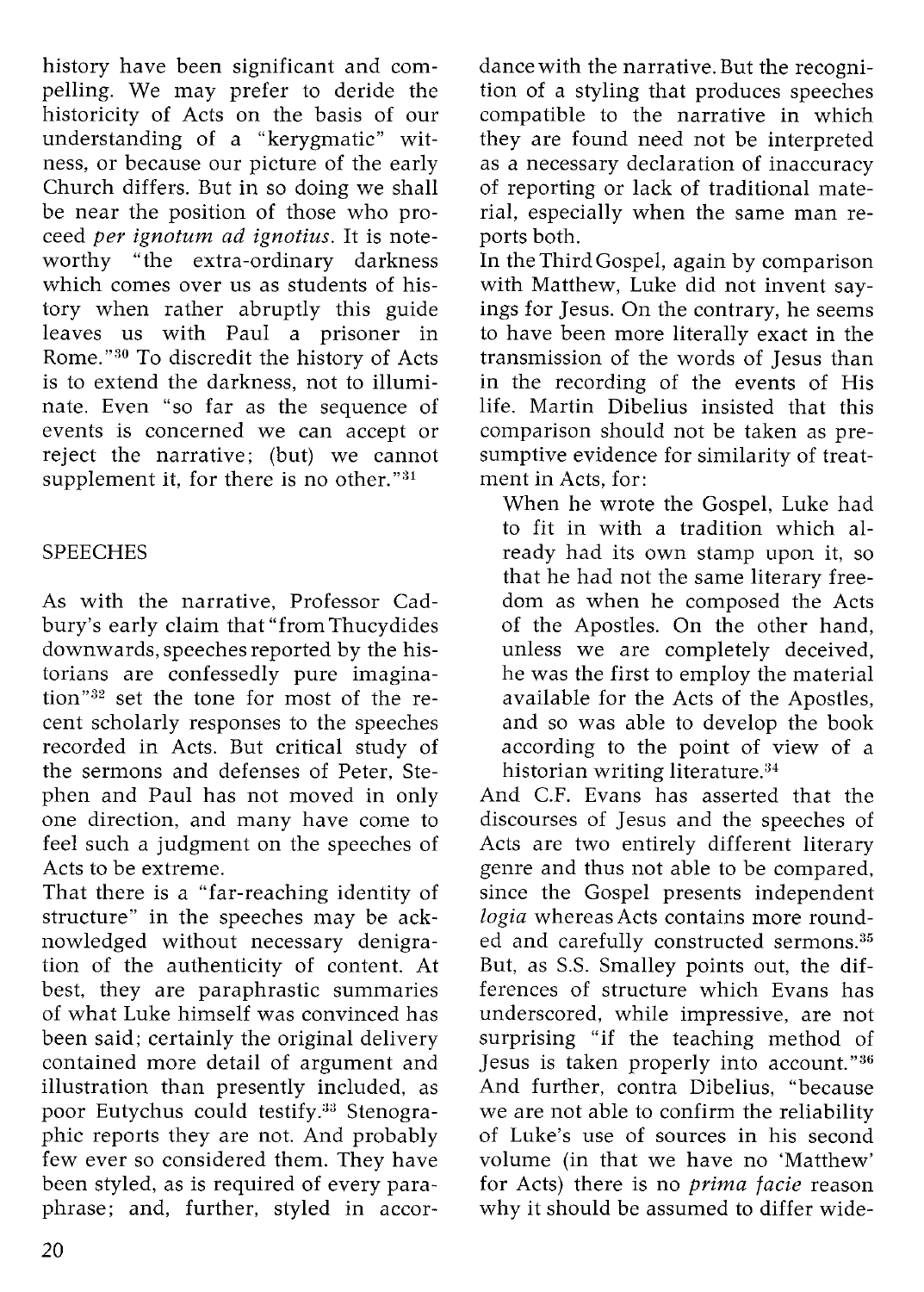ly from its character in the first."37 There is, it must still be insisted, a presumption in favor of similarity of treatment in Luke's handling of the words of Jesus and his recording of the addresses of Peter, Stephen and Paul. And though his respect for the latter undoubtedly never rivaled his veneration of the former, it is difficult to believe that this difference of regard appreciably affected the desire for accuracy of content which he evidenced in his Gospel.

That Luke strove for accuracy of content-or at least has not imposed his own theology on the speeches he recorded to the perverting of their original character-has been indicated in significant articles by H.N. Ridderbos and C.F.D. Moule. 3s Ridderbos points to the lack of developed theology in the speeches of Peter as a mark of reliable historiography, and not inventive genius. And Moule convincingly argues that the Christology of Acts is not uniform, either between the personages represented or between Luke and his characters: that there are a "number of seemingly undesigned coincidences and subtle nuances" which indicate a retention of the essential character of the content presented.<sup>39</sup>

The problem as to why, in accurately representing earlier sermons and defenses that for the most part had their origin in an Aramaic speaking community, Luke consistently used the LXX in quoting from the Old Testament is a difficulty without ready resolution. It may be, as Torrey suggested, that he altered the material at this point in order to use the test that "was familiar to those for whom he wrote,"40 or Wilcox's suggestion of previously prepared Greek *testimonia* circulating within the early Church and used by Luke may advance the discussion.41 But in view of the uncertainties regarding language in first century Palestine,<sup>42</sup> and the inability to

specify the exact nature of the Old Testament text used by bi- and tri-lingual Iewish Christians of Palestine.<sup>43</sup> it becomes precarious to employ the LXX quotations in the speeches to demonstrate invention.

The Book of Acts should therefore be considered of major importance as a source for the study of early Palestinian Christianity, for, as Bo Reicke says: "Luke may be assumed to have taken over material that was originally Jewish-Christian. This, accordingly, can for good reasons be traced back to the Jerusalem congregation. "44

# **Notes**

1 W. Ramsay, *St. Paul the Traveller and the Roman Citizen* (London: Hodder & Stoughton, 1897); *idem, The Bearing of Recent Discovery on the Trustworthiness of the New Testament* (London: Hodder & Stoughton, 1915); A. Harnack, *Luke the Physician,* trans.].R. Wilkinson (London: Williams & Norgate, 1907); *idem, The Acts of the Apostles,* trans. ].R. Wilkinson (London: Williams & Norgate, 1909); *idem, The Date of the Acts and of the Synoptic Gospels* (London: 1911).

2 Cf. F.]. Foakes Jackson and K. Lake, *The Beginnings of Christianity,* 5 vols. (London: Macmillan, 1920-1933), I, 311.

<sup>3</sup> To trace briefly the development of source criticism up to 1950, confining it to Acts 1-15 which is principally at issue here: A. Harnack proposed a number of Greek sources and resultant doublets of narrative *(Acts of the Apostles);* c.c. Torrey argued for one Aramaic source which Luke faithfully and somewhat mechanically translated *(The Composition and Date at Acts* [Cambridge: Harvard University Press, 1916]); H.]. Cadbury, F.]. Foakes Jackson, and K. Lake combined the linguistic arguments for an Aramaic background with the thesis of varied sources and doublets, also recognizing septuagintal influence (Beginnings, II, esp. 9-10, 129-130, 145); ]. Jeremias rejected a theory of doublets in the narrative, insisted upon only one recognizable Antiochian written source, and view-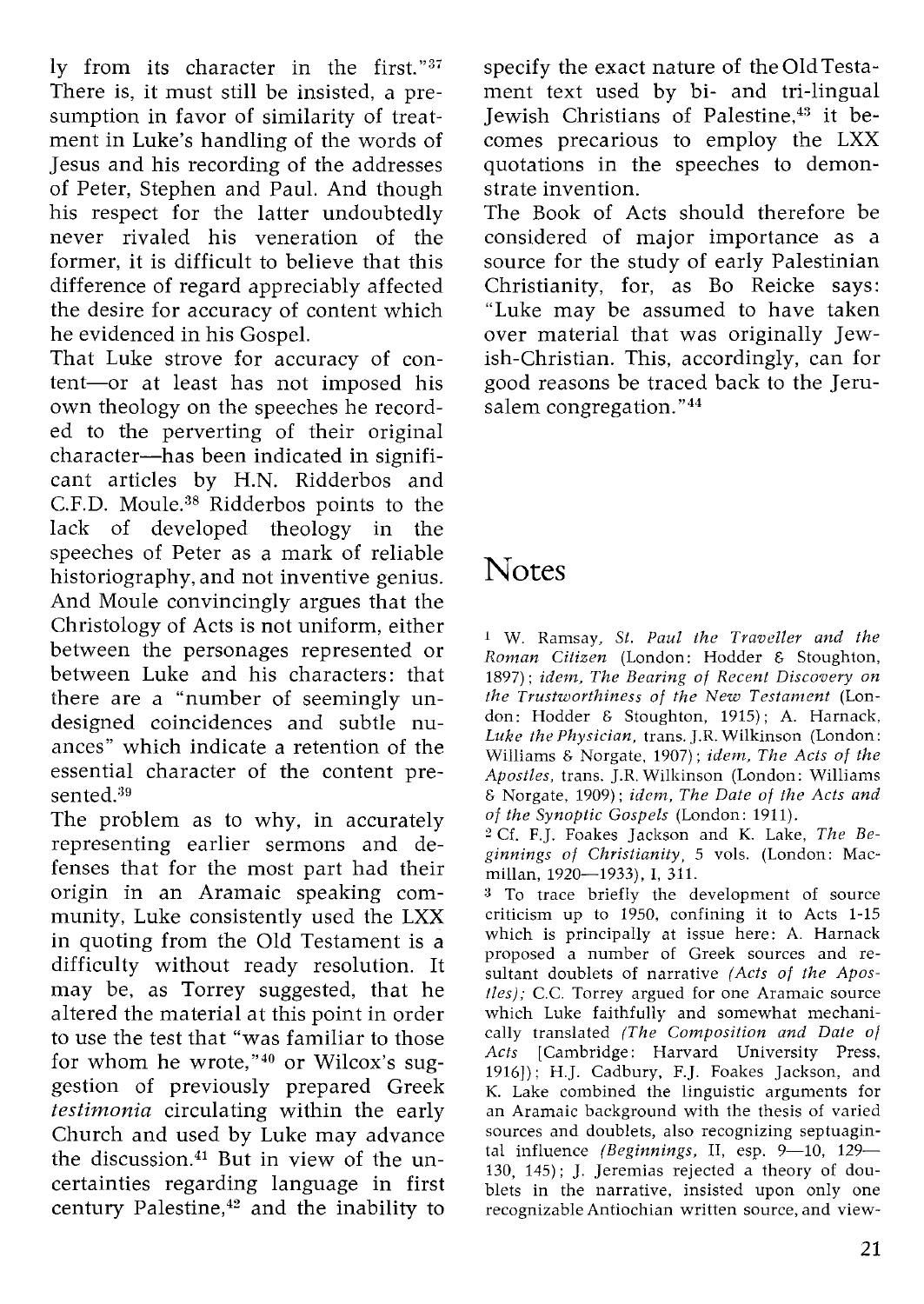ed Acts 2-5 as based upon a Jerusalemite oral tradition ("Untersuchungen zum Quellenproblem der Apostelgeschichte," Z.N.W., XXXVI [3-4, 1937], 205-221); and M. Black proposed an Aramaic substructure to Acts  $1-15$ , sources of both a written and an oral nature being used in a literary fashion *(An Aramaic Approach to the Gospels and Acts* [Oxford: Clarendon, 1946]).

4 At the end of the nineteenth century, E. Hatch maintained the importance of the LXX in the language of the New Testament *(Essays in Biblical Greek* [Oxford: Clarendon, 1889]), though his work was labeled as exaggerated by T.K. Abbott, H.A.A. Kennedy, and A. Deissmann. In reaction to Torrey's thesis, ]. de Zwaan and W.K.L. Clarke developed a cautious apologetic for semitized Greek on the pattern of the LXX though still recognizing the possibility of scattered sources (Beginnings, II, 30-105); M. Dibelius argued in his 1923 article for a septuagintal styling of the language of Acts ("Style Criticism of the Book of Acts," *Studies in the Acts of the Apostles,* ed. H. Greeven, trans. M. Ling [London: SCM, 1956]); H.F.D. Sparks strongly affirmed conscious septuagintisms ("The Semitisms of Acts," *J.T.S., I* [1, 1950], 16-28); N. Turner favored a conscious septuagintal flourish in the writing of Acts, though allowed the possibility of some semitic source materials ultimately, though not immediately, underlying the composition ("The Relation of Luke I and II to Hebraic Sources and to the Rest of Luke-Acts," *N.T.S.,*  II [2, 1956], 100-109).

5 See E. Haenchen, *Die Apostelgeschichte (Gbt*tingen: Vandenhoeck & Ruprecht, 1956), esp. pp. 30-41, 90-102; H. Conzelmann, *The Theology of St. Luke,* trans. G. Buswell (New York: Harper & Row; London: Faber & Faber, 1961), esp. pp. 12-15, 210-211; C.K. Barrett, *Luke the Historian in Recent Study* (London: Epworth, 1961), *passim.* 

6 In his revision of P. Feine and]. Behm's *Introduction to the New Testament,* trans. A.]. Mattill, Jr. (London: SCM, 1965), W.G. Kiimmel rightly questions these as motives in the writing of Acts (pp. 114, 120-122).

<sup>7</sup>w.e. van Unnik, "Luke-Acts, A Storm Center in Contemporary Scholarship," *Studies in Luke-*Acts, ed. L.E. Keck and J.L. Martyn (Nashville: Abingdon, 1966), p. 28.

8 H.E.W. Turner, *Historicity and the Gospels*  (London: Mowbray, 1963), pp. 1-2.

9 W.C. van Unnik, "Luke-Acts, A Storm Center," *op. cit.,* p. 29. For a brief account of factors having to do with incompleteness and selectivity that have occasioned the judgment that the author of Acts lacked a historical interest, see W.G. Kiimmel, *Intro. to the N.T.*, pp. 116-117.

10 C.K. Barrett, *Luke the Historian,* p. 62.

*11 Ibid.,* p. 53.

*12 Ibid.,* p. 70.

13 Ibid., p. 76. J.C. O'Neill, *The Theology of Acts in its Historical Setting (London: S.P.C.K., 1961),* attempts to establish a date between A.D. 115 and 130 for Acts on the basis that "Luke" and Justin Martyr "held common theological positions without being dependent on each other" (p. 21). But I believe the distinctive parallels cited by O'Neill are better explained along the lines of a common set of conceptual images and expressions held by Jewish Christians of both the first and second centuries, and reported or reflected by two different Gentile authors.

 $14$  M. Black, "Second Thoughts  $- X$ . The Semitic Element in the New Testament," *E.T.,* LXXVII  $(1, 1965)$ , 20.

*15 Ibid.,* p. 21.

16 *Ibid.*, pp. 20-23. See also *idem*, Aramaic Ap*proach,* and M. Wilcox, *The Semitisms of Acts*  (Oxford: Clarendon, 1965).

17 R.A. Martin, "Syntactical Evidence of Aramaic Sources in Acts I-XV," *N.T.S.,* XI (1, 1964), 38-39.

18 P. Winter, "Some Observations on the Language in the Birth and Infancy Stories of the Third Gospel," *N.T.S.,* I (2, 1955), 111-121; *idem,* "The Proto-Source of Luke 1," *Novum Testamentum,*  I (3, 1956), 184-199; W.F. Albright, *New Horizons in Biblical Research* (London: Oxford,1966), p.50.

19 M. Black, Aramaic Approach, pp. 209-210. Cf. F.J. Foakes Jackson and K. Lake: "The truth seems to be that although there is a *prima facie*  probability for the use of written sources in Acts, and especially for Aramaic sources in the earlier chapters, the writer wrote too well to allow us to distinguish with certainty either the boundaries of his sources or the extent of his own editorial work" *(Beginnings,* II, 133).

20 N. Turner, "The Relation of Luke I and II to Hebraic Sources," *op.cit.,* p. 102.

21 M. Wilcox, *Semitisms of Acts,* pp. 181-182.

22 M. Black, "Semitic Element in the N.T.," *op. cit.,* p. 22, quoting M. Wilcox, *Semitisms of Acts,*  p. 181.

<sup>23</sup>H.]. Cadbury, *Beginnings,* II, 11.

24 A.W. Mosley, "Historical Reporting in the Ancient World,» *N.T.S.,* XII (1, 1967), 26. It must be noted, however, that the implication of Cadbury's statement has been modified by Cadbury himself in his later works.

25 Lk. 1 :2-4.

26 R.N. Longenecker, *Paul, Apostle of Liberty*  (New York: Harper & Row, 1964), pp. 245--263.

27 E. Haenchen, "The Book of Acts as Source Material for the History of Early Christianity," Studies in Luke-Acts, ed. L.E. Keck and J.L. Martyn (Nashville: Abingdon, 1966), p. 260.